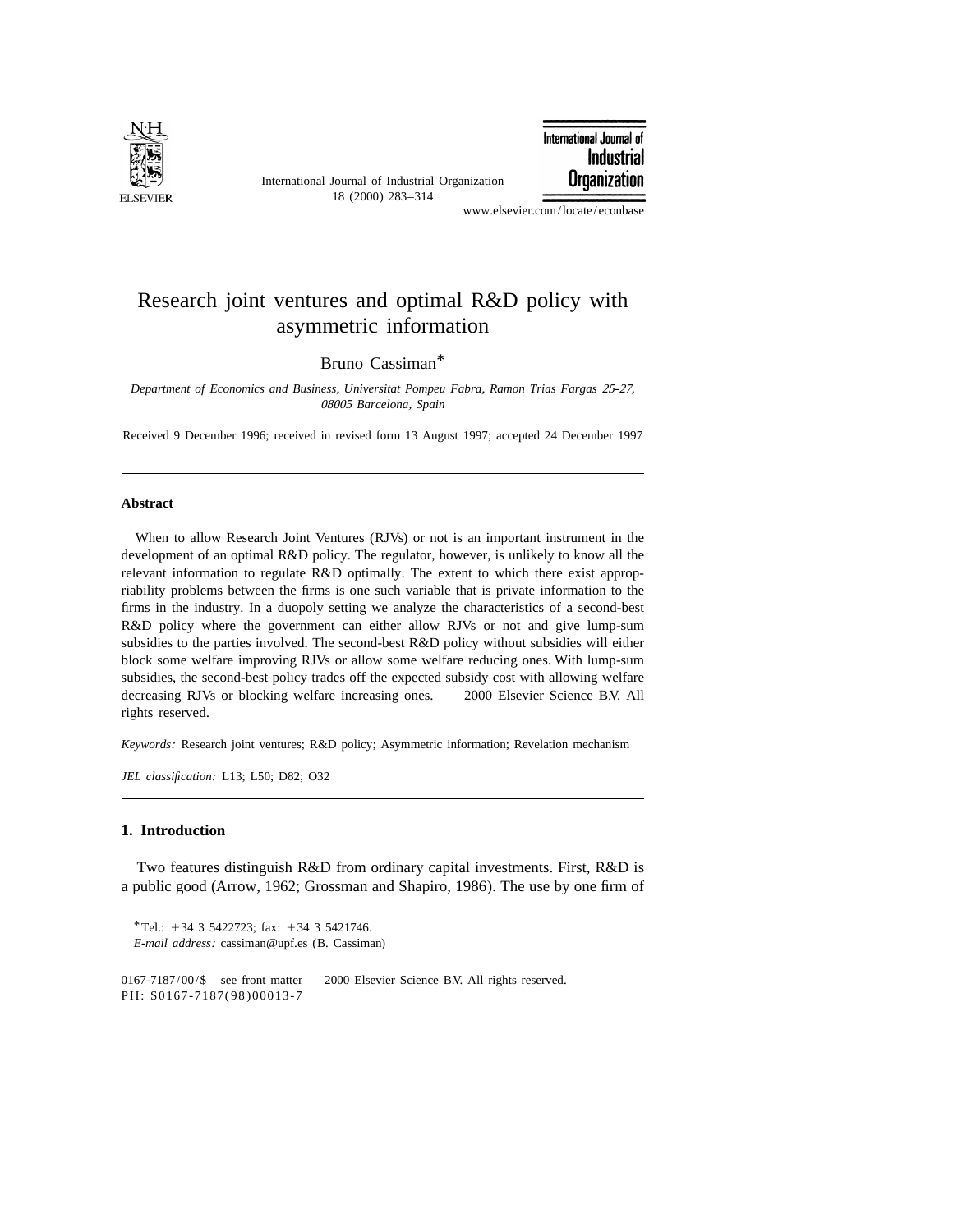the information produced by its R&D investments does not diminish the amount of information available to other firms. The optimal economy-wide allocation would therefore involve the free distribution of this information. Second, R&D investment is plagued by an externality problem. Firms investing in R&D typically cannot fully appropriate the results from their own R&D investments. This tends to reduce the incentive to invest in R&D when firms act non-cooperatively (Spence, 1984; d'Aspremont and Jacquemin, 1988; De Bondt and Veugelers, 1991; Kamien et al., 1992).<sup>1</sup> In this paper we concentrate on two policy options that have been proposed to reduce these market failures: internalization of the externality and subsidies (Katz and Ordover, 1990). One way to avoid the appropriability problem is to internalize the spillovers by forming Research Joint Ventures (RJV). In an RJV the firms internalize the positive effect these spillovers have on the R&D and profits of their partners by deciding jointly on their R&D investments, taking their spillovers into account. Subsidies provide an additional R&D policy instrument to improve the allocation of resources to R&D investments (Jacquemin, 1988; Brodley, 1990). Subsidies can be lump-sum transfers which implement the R&D policy or per unit R&D subsidies which change the marginal incentive to invest in R&D. In this paper we only consider lump-sum subsidies that implement the R&D policy. A subsidy per unit of R&D creates additional incentive problems in reporting the true level of R&D investments and would complicate the analysis considerably.<sup>2</sup>

When firms are allowed to form RJVs, R&D investments increase with the level of spillovers, exceeding the non-cooperative investment level when the spillovers are substantial (d'Aspremont and Jacquemin, 1988; De Bondt and Veugelers, 1991). Firms that cooperate in R&D might thus not only increase profits but also welfare when the spillovers are substantial. Policywise, a case can then be made for allowing RJVs to form when there are high spillovers in R&D. However, when there are low or no spillovers, firms acting non-cooperatively with respect to R&D bring about higher welfare than when allowed to form an RJV. The only effect of an RJV in this case is to reduce R&D competition, which in turn decreases welfare  $(Katz, 1986)^3$ . This theoretical finding has fueled the debate on the issue of

<sup>&</sup>lt;sup>1</sup> However, see Levin and Reiss (1988), Cohen and Levinthal (1989) and Papaconstantinou (1990) for a different result.

 $2^2$ Brown (1984) noted a significant increase in R&D expenditures reported on tax forms in response to the tax credit for increases in R&D spending of the 1981 Economic Recovery Act. The increase greatly exceeded the growth in spending reported in Business Week's survey of R&D expenditures. This divergence between growth rates is consistent with the existence of an informational problem in reporting the true level of R&D expenditures.

<sup>&</sup>lt;sup>3</sup> It has often been suggested that RJVs might also facilitate collusion in the output market. We do not exclude the possibility that firms in an RJV behave more cooperatively in the output market. A necessary condition for an RJV to be welfare improving in this case is that total R&D investments increase. See Yi (1995) for an analysis of the welfare effects of product market collusion by an industry-wide RJV. We abstract from any dynamic considerations in this paper. See Martin (1993) for an analysis of the increased potential for tacit collusion in RJVs. For an analysis of the effects of collusion in the output market on RJV formation, see Greenlee and Cassiman (1996).